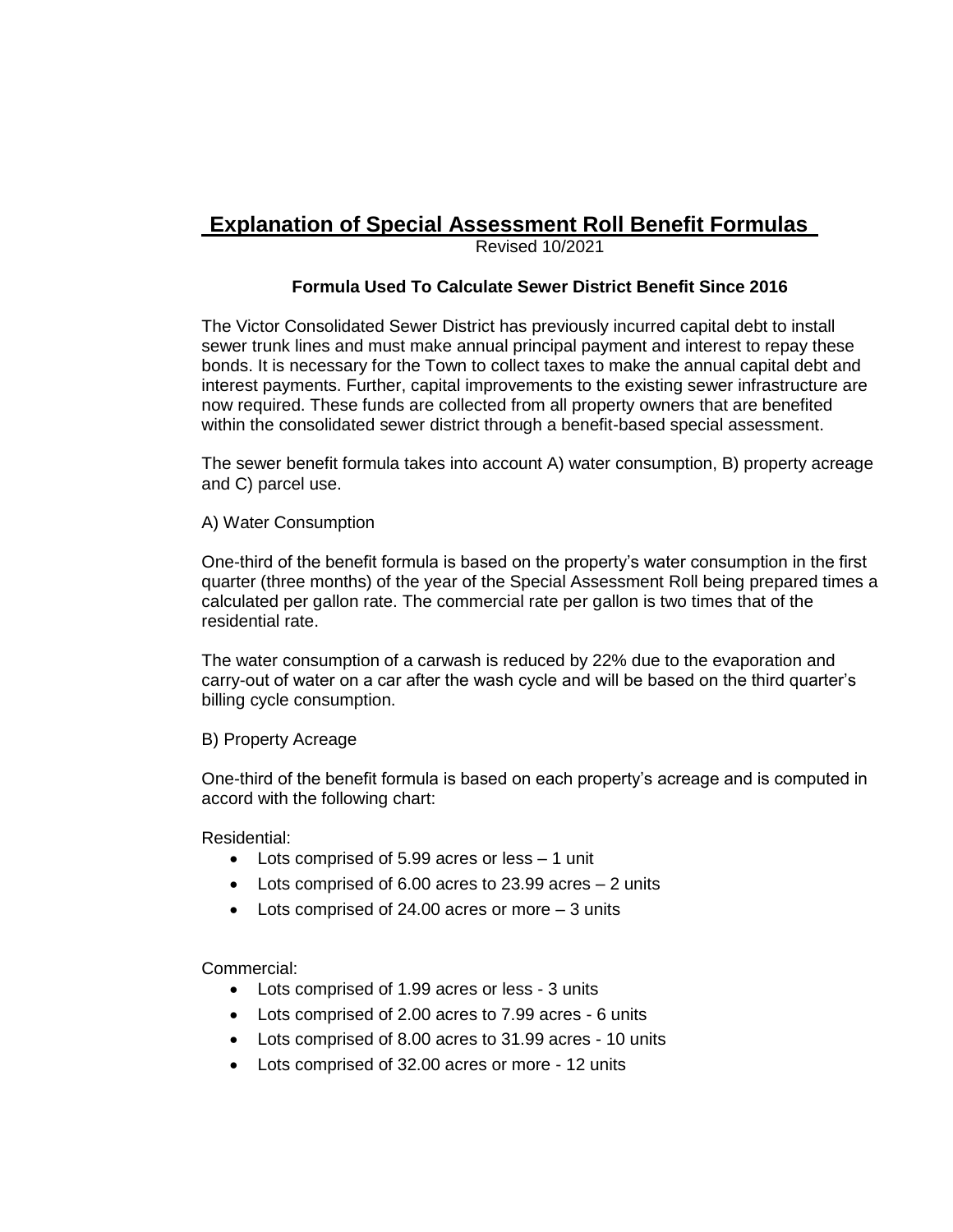Acreage shall mean the net acreage after the subtraction of any Town Conservation Easement lands or lands encumbered by a Homeowner's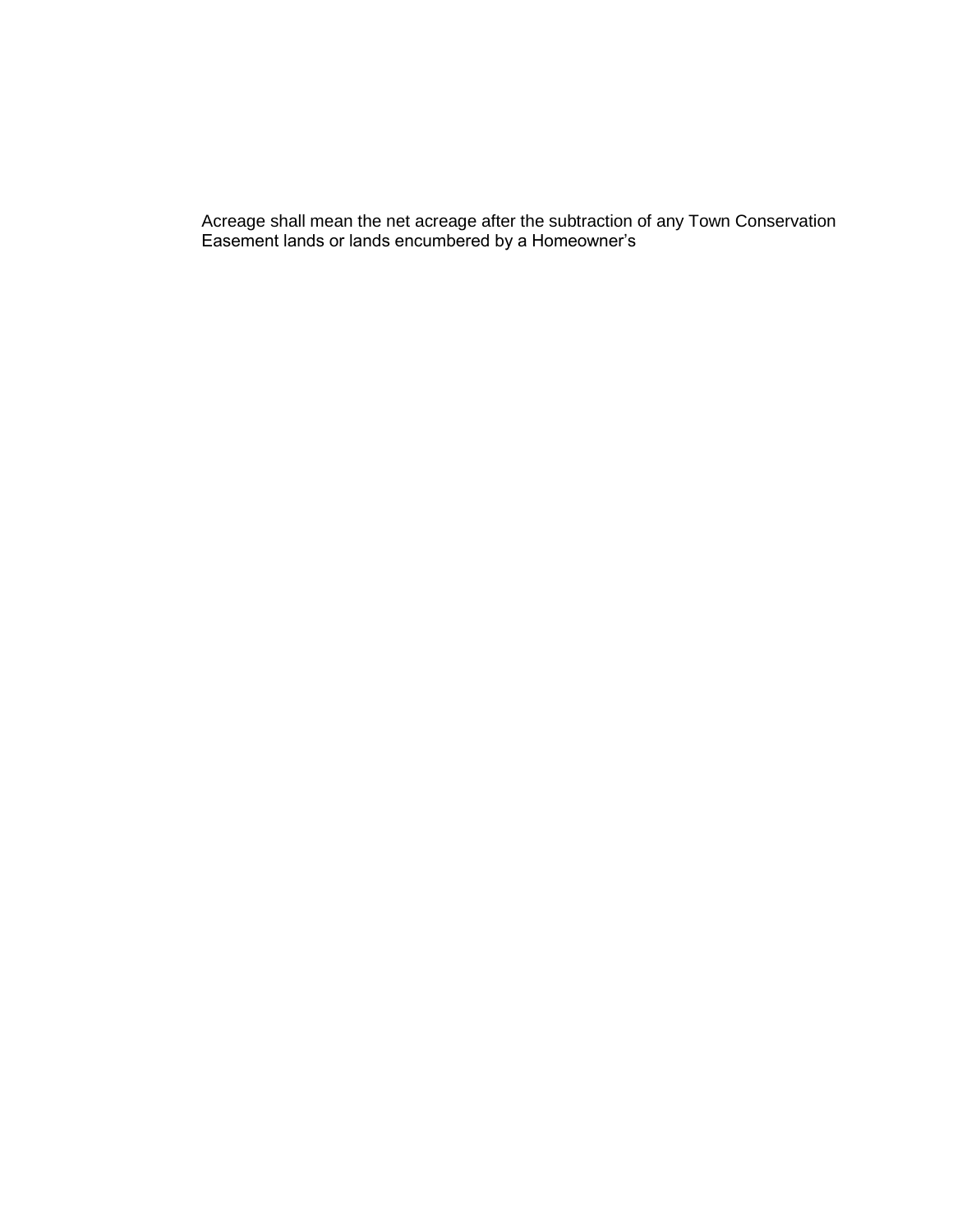Association (HOA) restriction that prohibits improvement or subdivision of HOA lands.

C) Parcel Use

One-third of the benefit formula is based on the property's use and is computed in accord with the following chart:

Residential:

- $\bullet$  Vacant land  $-0.5$  unit
- Improved land  $-1.0$  unit for each dwelling unit

Commercial:

- Vacant Land one (1) unit
- Improved land two (2) units for each dwelling unit

- four (4) units for each business

Parcels that are more than 100 feet from functional sewer infrastructure or parcels that are 100% encumbered by DEC wetlands are assessed a nominal fee of \$1.00.

## **Formula Used To Calculate Lighting District Benefit Since 2016**

The Town incurs annual operation and maintenance (O&M) costs within all the lighting districts and it's necessary for the Town to collect funds to cover these expenses. Each of the following lighting district's O&M expenses are spread equally over the lots within each respective lighting district:

- Brook-Meadow Light District
- Fairways Phase 1 Lighting District
- Quail Ridge III Lighting District
- Rolling Meadows Lighting District
- Stoneleigh Lighting District

In accordance with Town Board Resolution Number 92 of 1992 the O&M costs of the Cobble Creek Lighting District shall be shared between the residential homes and the Owner of the Cobble Creek golf course and club house. The total O&M cost shall be apportioned between the residential and commercial portions and shall herein be based upon the percentage of total road frontage occupied by each along the area improved by the lighting district.

The road frontage apportionment shall be as follows:

• residential lots - 71.59%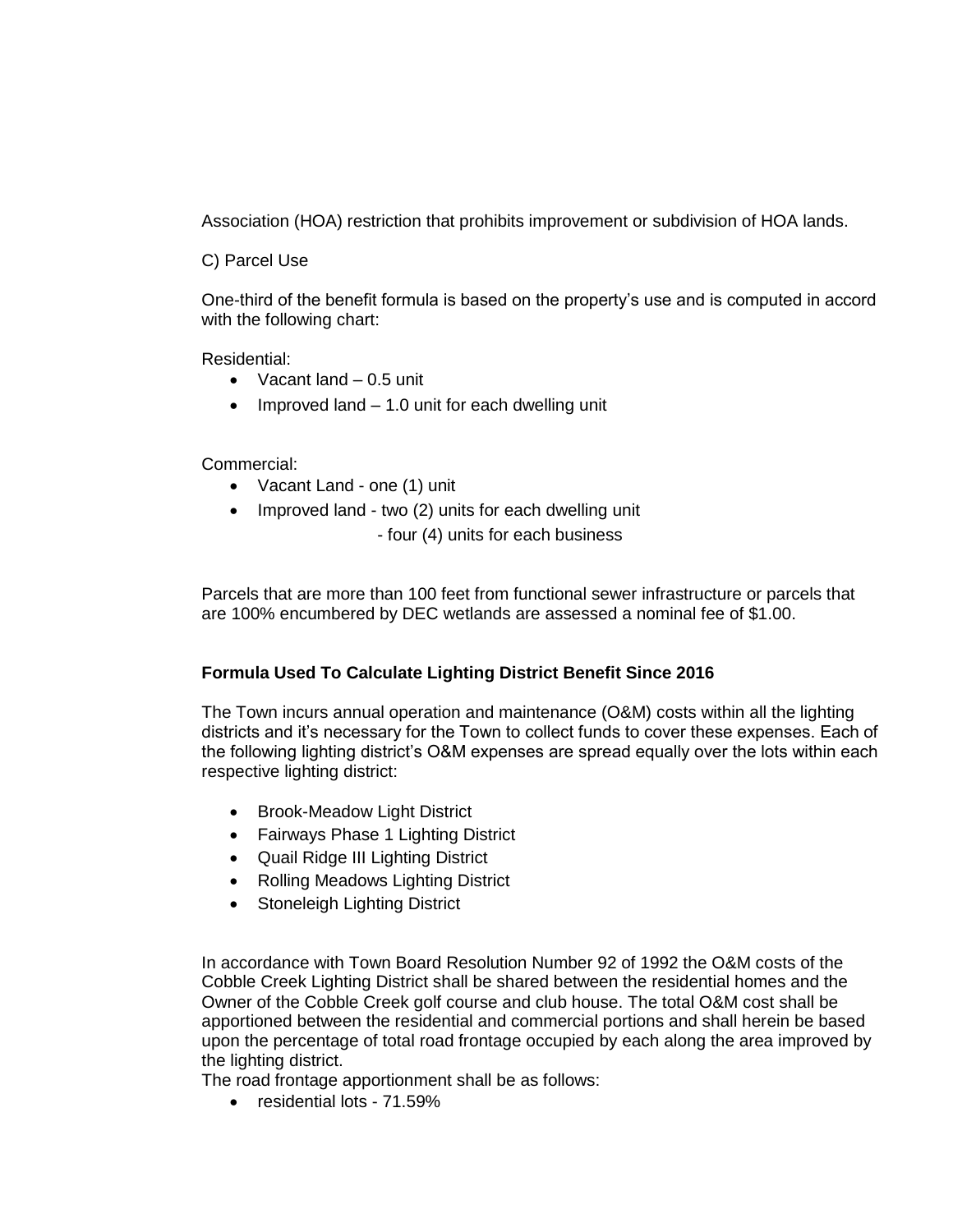Cobble Creek golf course and club house - 28.41%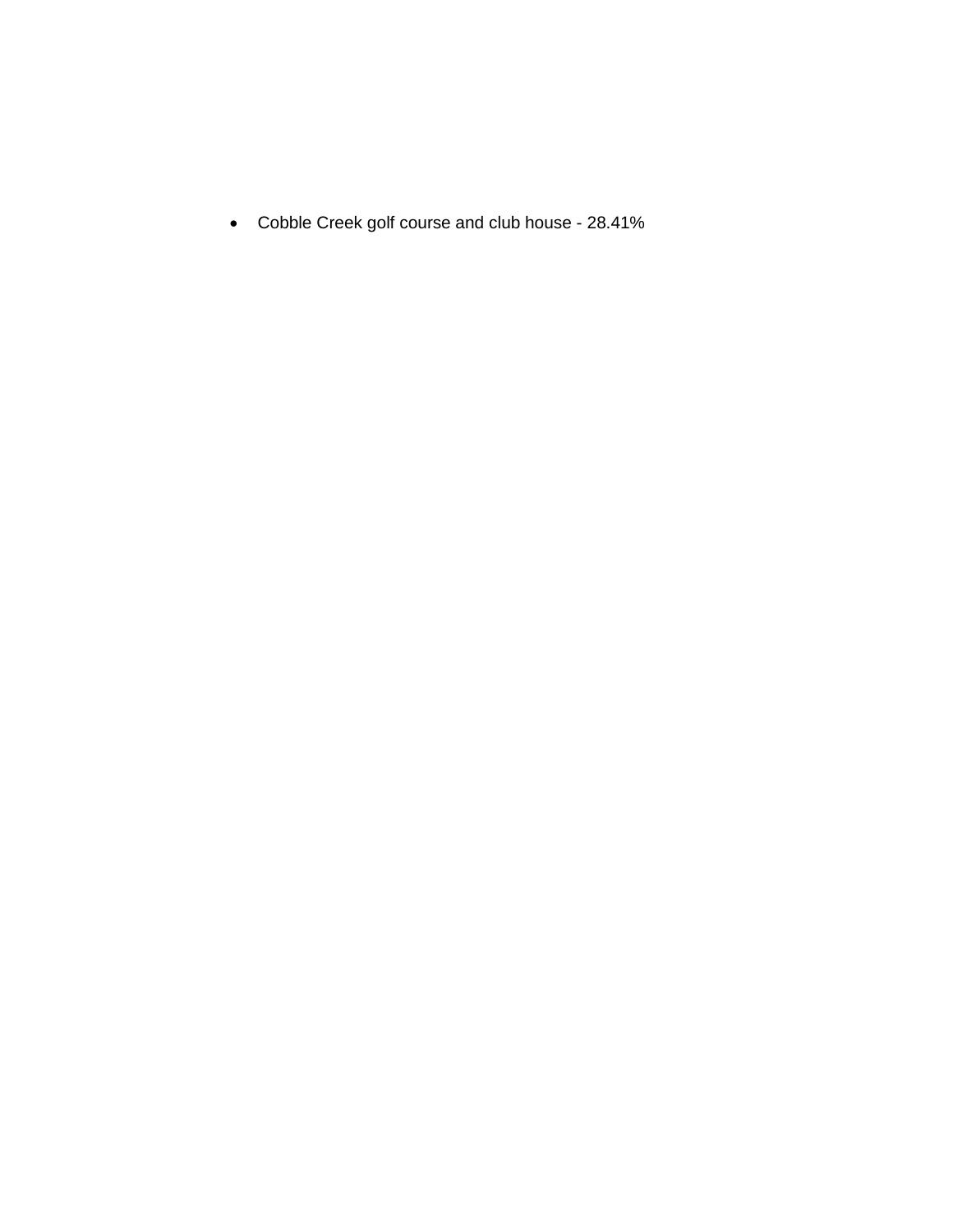The resulting apportioned benefit value shall be shared between the individual taxable parcels as follows:

- The Cobble Creek golf course and club house shall pay 100% of their total lighting district benefit fee.
- The residential parcel's benefit fee shall be spread equally over the remaining taxable parcels within the lighting district except:
	- 6900 Gillis Road, 6902 Gillis Road and 6904 Gillis Road will pay a nominal fee of \$1.00 each,
	- all parcels located within the Highland Green Homeowner's Association shall be at a rate equal to one-half of the benefit fee of the residential parcels.

#### **Formula Used To Calculate Central Water District Benefit Since 2017**

The Town of Victor has previously incurred capital debt to install water infrastructure within Extension #1 of the Central Water District located in the Town's northwest quadrate (NW Quad) and the Town must make annual principal payment and interest to repay this bond. It is necessary for the Town to collect a capital recovery fee to make this annual capital debt and interest payment. These funds are collected from all property owners within the Central Water District through a benefit-based special assessment.

The water benefit formula takes into account A) located within the Central Water District, B) located within the NW Quad and C) water meter pipe diameter and water meter quantity. One third of the total capital recovery charge is apportioned to each part of the benefit formula.

A) Parcels located within the Central Water District

One-third of the capital recovery fee is an ad valorem charge levied against all the tax parcels located within the Central Water District.

B) Parcels located within the NW Quad

One-third of the capital recovery fee is an ad valorem charge levied against only the tax parcels located with the NW Quad.

C) Water meter pipe diameter and Water meter quantity

One-third of the capital recovery fee is based on the pipe diameter of the water meter and number of water meters located on the tax parcel. A tax parcel is allowed one (1) meter that is 5/8" in size. Each additional 5/8"